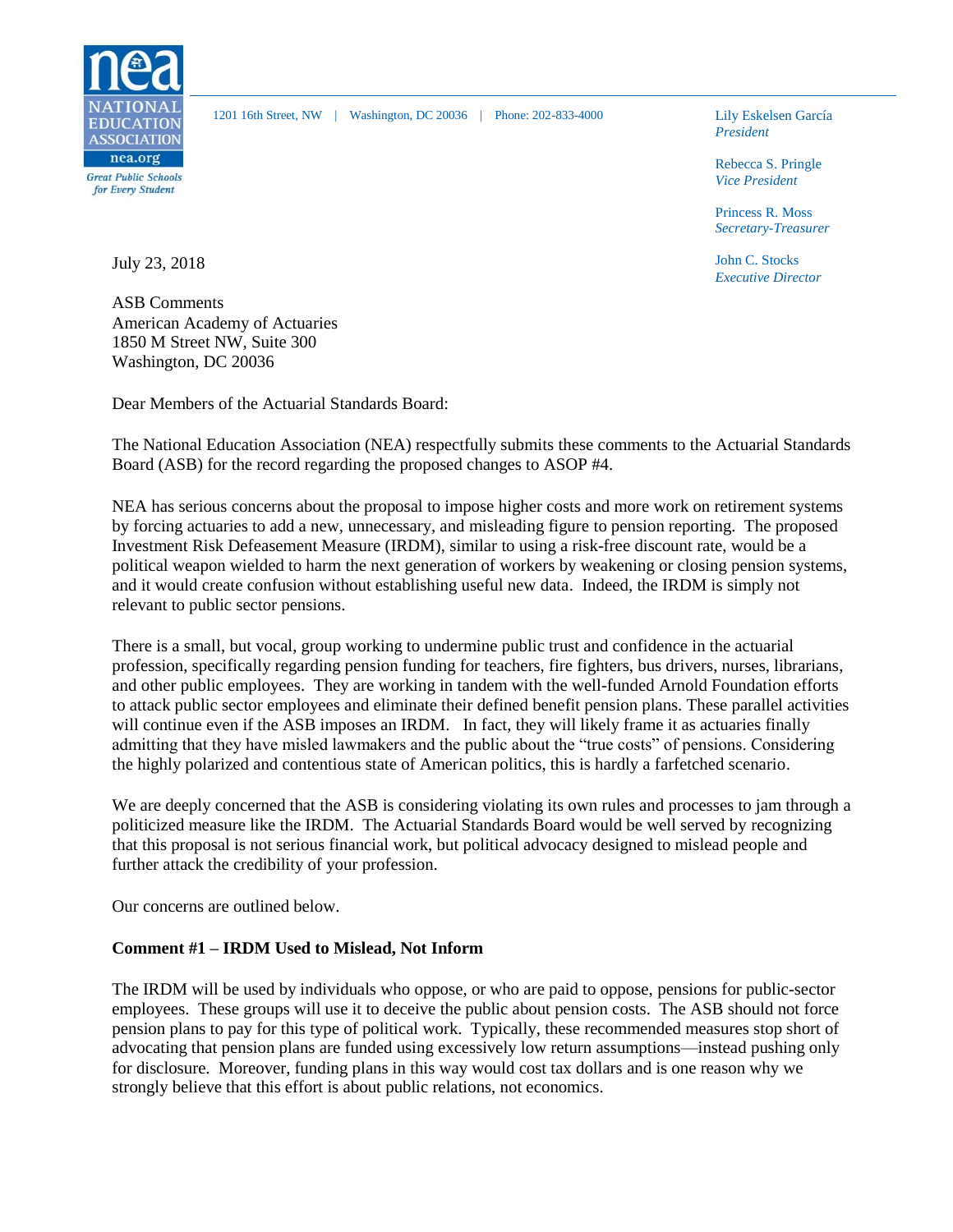I will provide an example related to the Society of Actuaries' Blue Ribbon Panel's co-chair, Mr. Andrew Biggs, which is relevant given that the panel's report was a stated reason for this ASB decision.

In 2015, when Mr. Biggs came across erroneous CBO data claiming that Social Security replaces 60% of income, he jumped on the opportunity to use this error to mislead people and further his advocacy in a Forbes article titled *["New Social Security Replacement Rate Numbers Cast Reform, Retirement Debates In](https://www.forbes.com/sites/andrewbiggs/2015/12/23/new-social-security-replacement-rate-numbers-cast-reform-retirement-debates-in-different-light/#6335ad266195)  [Different Light,"](https://www.forbes.com/sites/andrewbiggs/2015/12/23/new-social-security-replacement-rate-numbers-cast-reform-retirement-debates-in-different-light/#6335ad266195)* by stating:

*Social Security replaces nearly 60% of pre-retirement earnings. Financial advisers recommend 70% total replacement rate. These numbers don't support expanding Social Security.* 

One might assume this was an error, but Mr. Biggs had served as principal deputy commissioner of the Social Security Administration and has even weighed in on technical matters regarding how to accurately [measure Social Security's pay replacement levels](https://www.ssa.gov/policy/docs/ssb/v68n2/v68n2p1.html) as far back as 2005. Given that, he undoubtedly knows that Social Security only replaces about 40% of pre-retirement income.

We feel very confident that, if the IRDM proposal is accepted, it will be used in the same manner that Mr. Biggs used the CBO error: to mislead.

Thus, the proposal would force actuaries to violate Precept 8 of the Code of Professional Conduct.

# **Comment #2 – Exception Made for Narrowly Prescriptive ASOP**

It's clear that this particular ASOP will violate the ASB's own norms, which do not allow for "narrowly prescriptive" rules that "neither dictate a single approach nor mandate a particular outcome." We oppose the ASB's effort to break its own rules and norms for this one politically motivated scheme.

#### **Comment #3 – IRDM Not Relevant to Public Plans**

The IRDM is not relevant to the public sector. While insurance companies may find the measure useful in trying to win private-sector business via "de-risking" deals, the public sector doesn't engage in these deals because they are simply too expensive once you understand the massive inefficiencies inherent in buying annuities through an insurance company.

We would like to know if insurance actuaries, who may be seeking business gains, are promoting this policy. We are asking for transparency.

#### **Comment #4 – IRDM Is More Problematic for Risk-Sharing Plans**

In addition to our concerns about misleading claims being made about the IRDM, the mispricing of plans that have variable benefits and cost-sharing arrangements would be more severe. If pension fund returns really fell by more than half in the future, [many public plans would see provisions automatically change.](https://www.nasra.org/files/Issue%20Briefs/NASRASharedRiskBrief.pdf)

How would one price a plan where the COLAs are based upon funding ratios or investment returns, if an insurance company was taking on those liabilities? In reality, it doesn't matter. But the IRDM would force decisions to be made about this unrealistic scenario, wasting valuable time and money on speculation.

I believe the proposed IRDM would be even more misleading in regard to these types of plans.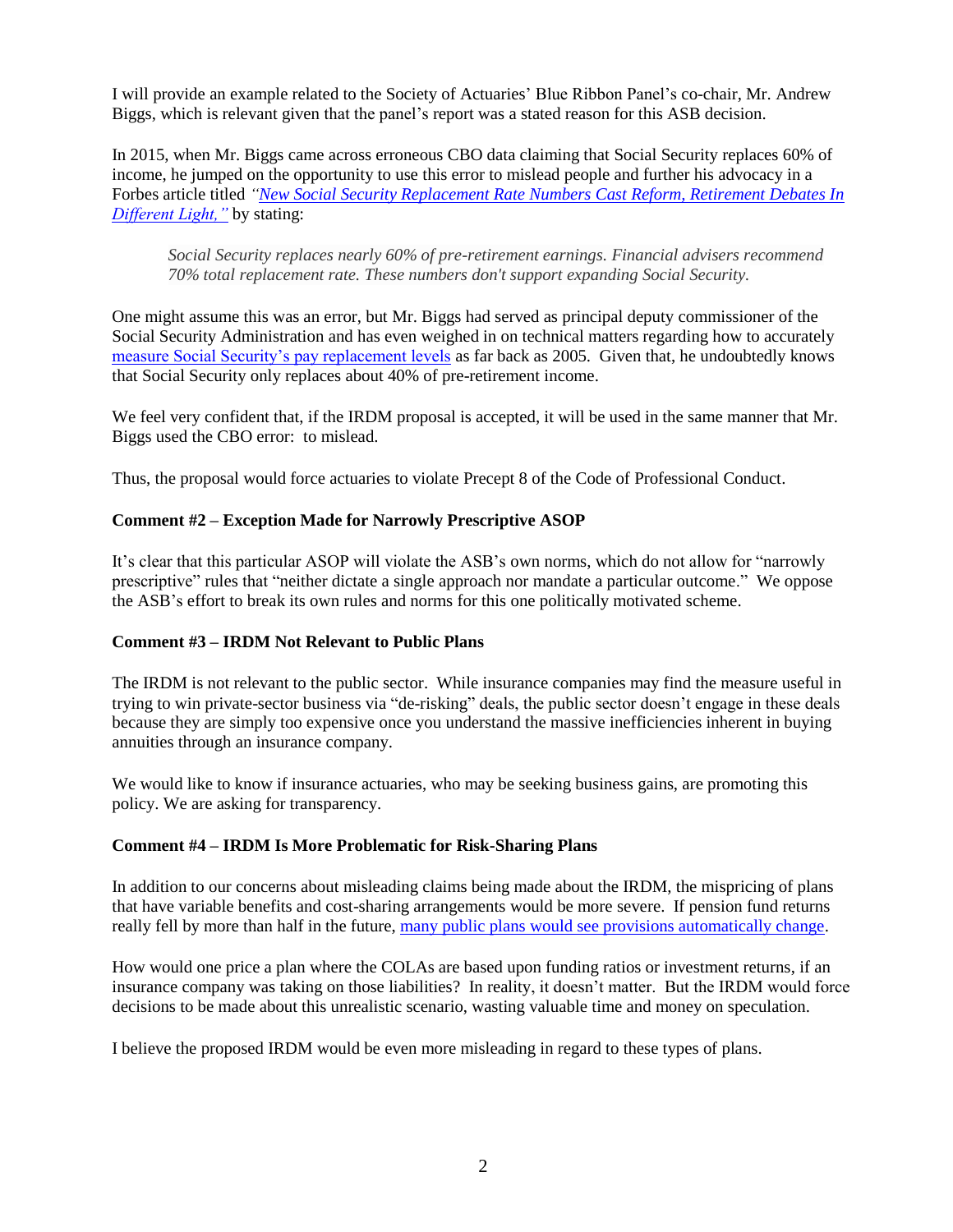# **Comment #5 – Another Exception, Rigged Process**

Beyond violating the ASB's rules about being prescriptive, another exception was apparently made for the process that produced this controversial proposal. This process appears to have been rigged to get the desired result.

In fact, this process looks every bit as bad as the Blue Ribbon Panel—which excluded pension actuaries, and was stacked with anti-pension political actors—all designed to attack pensions.

Historically, there's a strong correlation between processes getting revised for one specific issue and situations where it was understood that the idea would fail within the normal process. There's also usually some powerful interest(s) who strongly preferred a particular result. The ASB should be transparent about who decided to replace the pension committee with a newly appointed "Pension Task Force," and who actually selected the members of this group.

Unfortunately, it now appears that both the SOA and ASB are rigging the rules *against* pensions—which is astonishing since both organizations purport to represent and serve pension actuaries.

#### **Comment #6 – Do the ASB and SOA Mistrust Their Members?**

The current IRDM proposal is the second recent example of an actuarial organization slighting many of its own members—similar to how the Blue Ribbon Panel on pension funding sought and reflected the advice of political interests over pension actuaries. Now, the ASB is cutting the pension committee out of a process that will dictate how their work is performed—decisively avoiding their input.

The ASB should consider whether pension actuaries will continue to see membership in organizations that disregard their expertise and undermine their credibility and profession as valuable.

#### **Comment #7 – Plan Funding Mechanisms Work, but Goal Lines Recently Moved**

Let's look at some facts about pension plan returns and funding. To begin with, claims about a crisis arising from poor investment returns are simply wrong.

Returns have actually been [fairly strong throughout the awful decade that includes 2008-2010,](https://www.nasra.org/files/Issue%20Briefs/NASRAInvReturnAssumptBrief.pdf) as plans averaged returns of around 6%—well above the absurdly low rates of return (for pensions, not insurance companies) that the ASB is considering (narrowly) prescribing. Over the 25 years that included the massive crashes around 2000 and 2008, public plans have returned 8.1%. The 30-year returns are even better. In this context, it's quite odd to argue that investment returns will be less than half the level pensions have achieved in the past.

Yet, NASRA notes that [the average plan is only 72.1% funded.](https://www.nasra.org/publicfundsurvey) The seeming discrepancy between returns and funding ratios largely comes from plans reducing their discount rates from around 8% [to an average of](https://www.nasra.org/files/Issue%20Briefs/NASRAInvReturnAssumptBrief.pdf)  [7.36%](https://www.nasra.org/files/Issue%20Briefs/NASRAInvReturnAssumptBrief.pdf) and updating other assumptions, like mortality tables (with most plans now using generational tables).

At this point, public pension unfunded liabilities are more attributable to a combination of setting more conservative funding targets and inadequate sponsor contributions in a few large systems than they are poor investment returns. With proper sponsor funding, public pension plans would still be remarkably well funded when compared to the funding targets that were being used for so many years. The funding formulas actually worked well, and investment returns were not far from those being assumed during a period that included the worst financial crisis since the Great Depression.